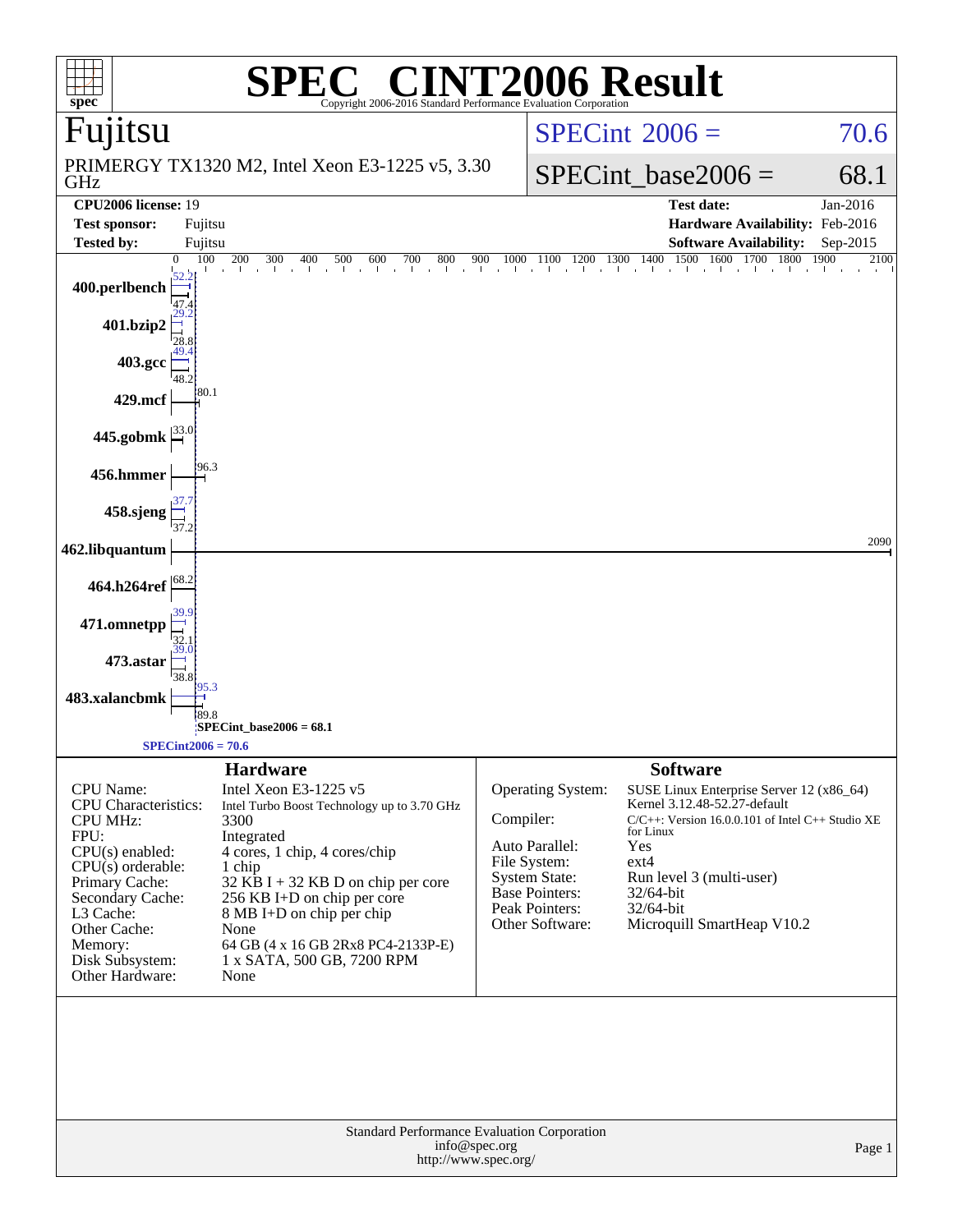

## Fujitsu

GHz PRIMERGY TX1320 M2, Intel Xeon E3-1225 v5, 3.30  $SPECint2006 = 70.6$  $SPECint2006 = 70.6$ 

# SPECint base2006 =  $68.1$

**[CPU2006 license:](http://www.spec.org/auto/cpu2006/Docs/result-fields.html#CPU2006license)** 19 **[Test date:](http://www.spec.org/auto/cpu2006/Docs/result-fields.html#Testdate)** Jan-2016 **[Test sponsor:](http://www.spec.org/auto/cpu2006/Docs/result-fields.html#Testsponsor)** Fujitsu **[Hardware Availability:](http://www.spec.org/auto/cpu2006/Docs/result-fields.html#HardwareAvailability)** Feb-2016 **[Tested by:](http://www.spec.org/auto/cpu2006/Docs/result-fields.html#Testedby)** Fujitsu **[Software Availability:](http://www.spec.org/auto/cpu2006/Docs/result-fields.html#SoftwareAvailability)** Sep-2015

#### **[Results Table](http://www.spec.org/auto/cpu2006/Docs/result-fields.html#ResultsTable)**

|                                                                                                          | <b>Base</b>    |       |                |       |                |       | <b>Peak</b>    |              |                |              |                |              |
|----------------------------------------------------------------------------------------------------------|----------------|-------|----------------|-------|----------------|-------|----------------|--------------|----------------|--------------|----------------|--------------|
| <b>Benchmark</b>                                                                                         | <b>Seconds</b> | Ratio | <b>Seconds</b> | Ratio | <b>Seconds</b> | Ratio | <b>Seconds</b> | <b>Ratio</b> | <b>Seconds</b> | <b>Ratio</b> | <b>Seconds</b> | <b>Ratio</b> |
| $ 400$ .perlbench                                                                                        | 206            | 47.4  | 208            | 46.9  | 205            | 47.7  | 187            | 52.2         | 186            | 52.6         | 187            | 52.1         |
| 401.bzip2                                                                                                | 336            | 28.8  | 334            | 28.9  | 335            | 28.8  | <b>330</b>     | 29.2         | 330            | 29.2         | 329            | 29.3         |
| $403.\text{gcc}$                                                                                         | 166            | 48.4  | 167            | 48.1  | 167            | 48.2  | 163            | 49.4         | 163            | 49.4         | 163            | 49.4         |
| $429$ .mcf                                                                                               | 115            | 79.3  | 114            | 80.1  | 114            | 80.2  | 115            | 79.3         | 114            | 80.1         | 114            | 80.2         |
| $445$ .gobmk                                                                                             | 318            | 33.0  | 318            | 33.0  | 318            | 33.0  | 318            | 33.0         | 318            | 33.0         | 318            | 33.0         |
| $456.$ hmmer                                                                                             | 96.8           | 96.3  | 97.1           | 96.1  | 96.6           | 96.6  | 96.8           | 96.3         | 97.1           | 96.1         | 96.6           | 96.6         |
| $458$ .sjeng                                                                                             | 325            | 37.2  | 325            | 37.2  | 325            | 37.2  | 322            | 37.6         | 321            | 37.7         | 321            | 37.7         |
| 462.libquantum                                                                                           | 9.91           | 2090  | 9.89           | 2090  | 9.90           | 2090  | 9.91           | 2090         | 9.89           | 2090         | 9.90           | 2090         |
| 464.h264ref                                                                                              | 326            | 67.8  | 325            | 68.2  | 324            | 68.3  | 326            | 67.8         | 325            | 68.2         | 324            | 68.3         |
| $471$ .omnetpp                                                                                           | 195            | 32.1  | 194            | 32.1  | 195            | 32.0  | 156            | 40.1         | 157            | 39.7         | 157            | <u>39.9</u>  |
| $473$ . astar                                                                                            | 181            | 38.8  | 182            | 38.5  | 181            | 38.9  | 180            | 39.0         | 180            | 38.9         | 179            | 39.1         |
| 483.xalancbmk                                                                                            | 76.8           | 89.8  | 76.9           | 89.7  | 76.8           | 89.9  | 72.7           | 94.9         | 72.1           | 95.7         | 72.4           | 95.3         |
| Results appear in the order in which they were run. Bold underlined text indicates a median measurement. |                |       |                |       |                |       |                |              |                |              |                |              |

#### **[Submit Notes](http://www.spec.org/auto/cpu2006/Docs/result-fields.html#SubmitNotes)**

The config file option 'submit' was used.

#### **[Operating System Notes](http://www.spec.org/auto/cpu2006/Docs/result-fields.html#OperatingSystemNotes)**

Stack size set to unlimited using "ulimit -s unlimited"

#### **[Platform Notes](http://www.spec.org/auto/cpu2006/Docs/result-fields.html#PlatformNotes)**

 BIOS configuration: Sysinfo program /home/SPECcpu2006/config/sysinfo.rev6914 \$Rev: 6914 \$ \$Date:: 2014-06-25 #\$ e3fbb8667b5a285932ceab81e28219e1 running on TX1320M2 Mon Jan 11 11:04:20 2016 This section contains SUT (System Under Test) info as seen by some common utilities. To remove or add to this section, see: <http://www.spec.org/cpu2006/Docs/config.html#sysinfo> From /proc/cpuinfo model name : Intel(R) Xeon(R) CPU E3-1225 v5 @ 3.30GHz 1 "physical id"s (chips) 4 "processors" cores, siblings (Caution: counting these is hw and system dependent. The following excerpts from /proc/cpuinfo might not be reliable. Use with caution.) cpu cores : 4 siblings : 4 physical 0: cores 0 1 2 3 Continued on next page

> Standard Performance Evaluation Corporation [info@spec.org](mailto:info@spec.org) <http://www.spec.org/>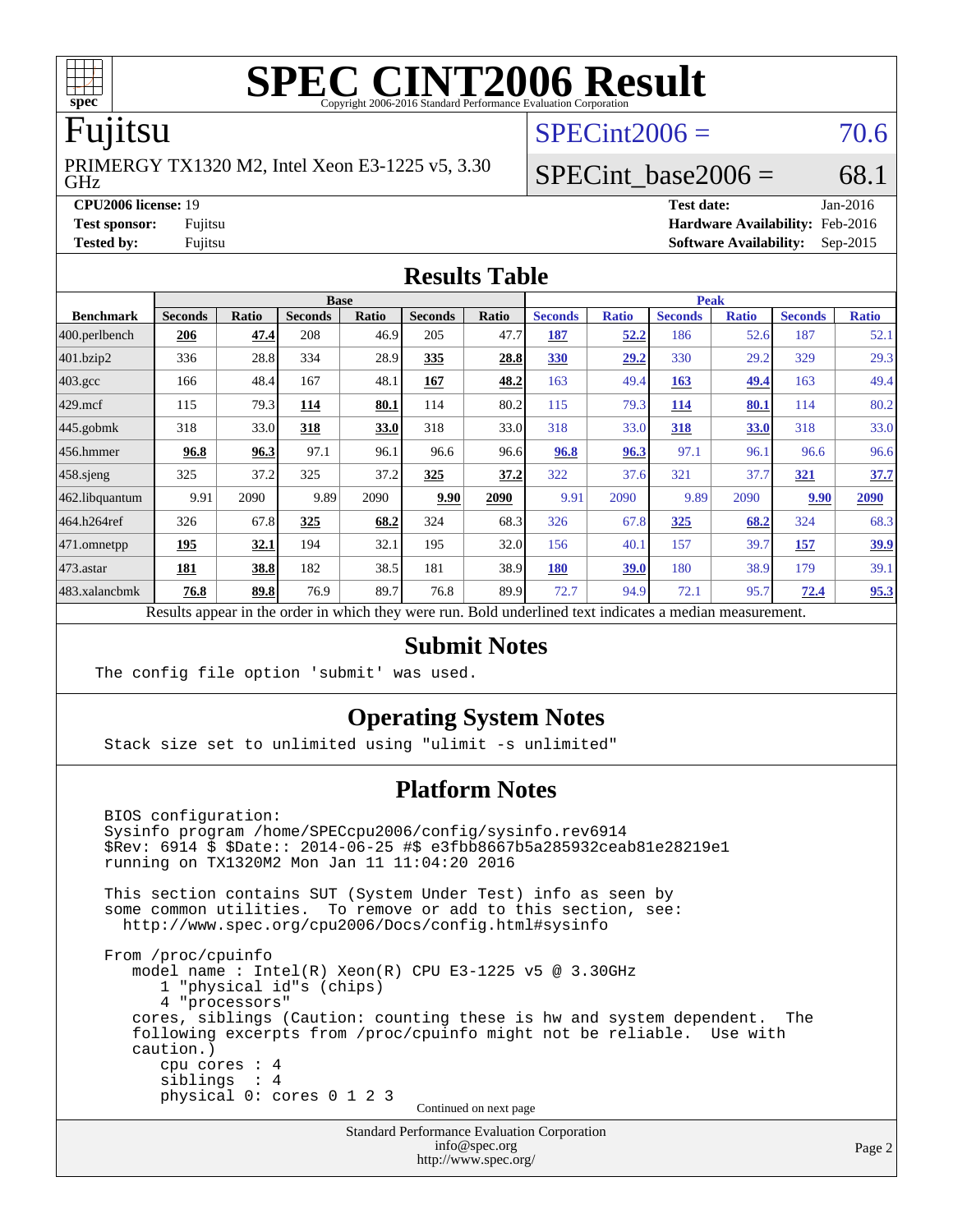

#### **[SPEC CINT2006 Result](http://www.spec.org/auto/cpu2006/Docs/result-fields.html#SPECCINT2006Result)** Copyright 2006-2016 Standard Performance Evaluation Corporation

### Fujitsu

GHz PRIMERGY TX1320 M2, Intel Xeon E3-1225 v5, 3.30  $SPECint2006 = 70.6$  $SPECint2006 = 70.6$ 

# SPECint base2006 =  $68.1$

**[CPU2006 license:](http://www.spec.org/auto/cpu2006/Docs/result-fields.html#CPU2006license)** 19 **[Test date:](http://www.spec.org/auto/cpu2006/Docs/result-fields.html#Testdate)** Jan-2016 **[Test sponsor:](http://www.spec.org/auto/cpu2006/Docs/result-fields.html#Testsponsor)** Fujitsu **[Hardware Availability:](http://www.spec.org/auto/cpu2006/Docs/result-fields.html#HardwareAvailability)** Feb-2016 **[Tested by:](http://www.spec.org/auto/cpu2006/Docs/result-fields.html#Testedby)** Fujitsu **[Software Availability:](http://www.spec.org/auto/cpu2006/Docs/result-fields.html#SoftwareAvailability)** Sep-2015

#### **[Platform Notes \(Continued\)](http://www.spec.org/auto/cpu2006/Docs/result-fields.html#PlatformNotes)**

Standard Performance Evaluation Corporation [info@spec.org](mailto:info@spec.org) cache size : 8192 KB From /proc/meminfo MemTotal: 65906620 kB HugePages\_Total: 0<br>Hugepagesize: 2048 kB Hugepagesize: /usr/bin/lsb\_release -d SUSE Linux Enterprise Server 12 From /etc/\*release\* /etc/\*version\* SuSE-release: SUSE Linux Enterprise Server 12 (x86\_64) VERSION = 12 PATCHLEVEL = 0 # This file is deprecated and will be removed in a future service pack or release. # Please check /etc/os-release for details about this release. os-release: NAME="SLES" VERSION="12" VERSION\_ID="12" PRETTY\_NAME="SUSE Linux Enterprise Server 12" ID="sles" ANSI\_COLOR="0;32" CPE\_NAME="cpe:/o:suse:sles:12" uname -a: Linux TX1320M2 3.12.48-52.27-default #1 SMP Mon Oct 5 10:08:10 UTC 2015 (314f0e3) x86\_64 x86\_64 x86\_64 GNU/Linux run-level 5 Jan 11 10:58 SPEC is set to: /home/SPECcpu2006 Filesystem Type Size Used Avail Use% Mounted on /dev/sda3 xfs 1.6T 8.0G 1.6T 1% /home Additional information from dmidecode: Warning: Use caution when you interpret this section. The 'dmidecode' program reads system data which is "intended to allow hardware to be accurately determined", but the intent may not be met, as there are frequent changes to hardware, firmware, and the "DMTF SMBIOS" standard. BIOS FUJITSU // American Megatrends Inc. V5.0.0.11 R1.1.0 for D3373-A1x 10/30/2015 Memory: 4x SK Hynix HMA82GU7MFR8N-TF 16 GB 2 rank 2133 MHz (End of data from sysinfo program)

<http://www.spec.org/>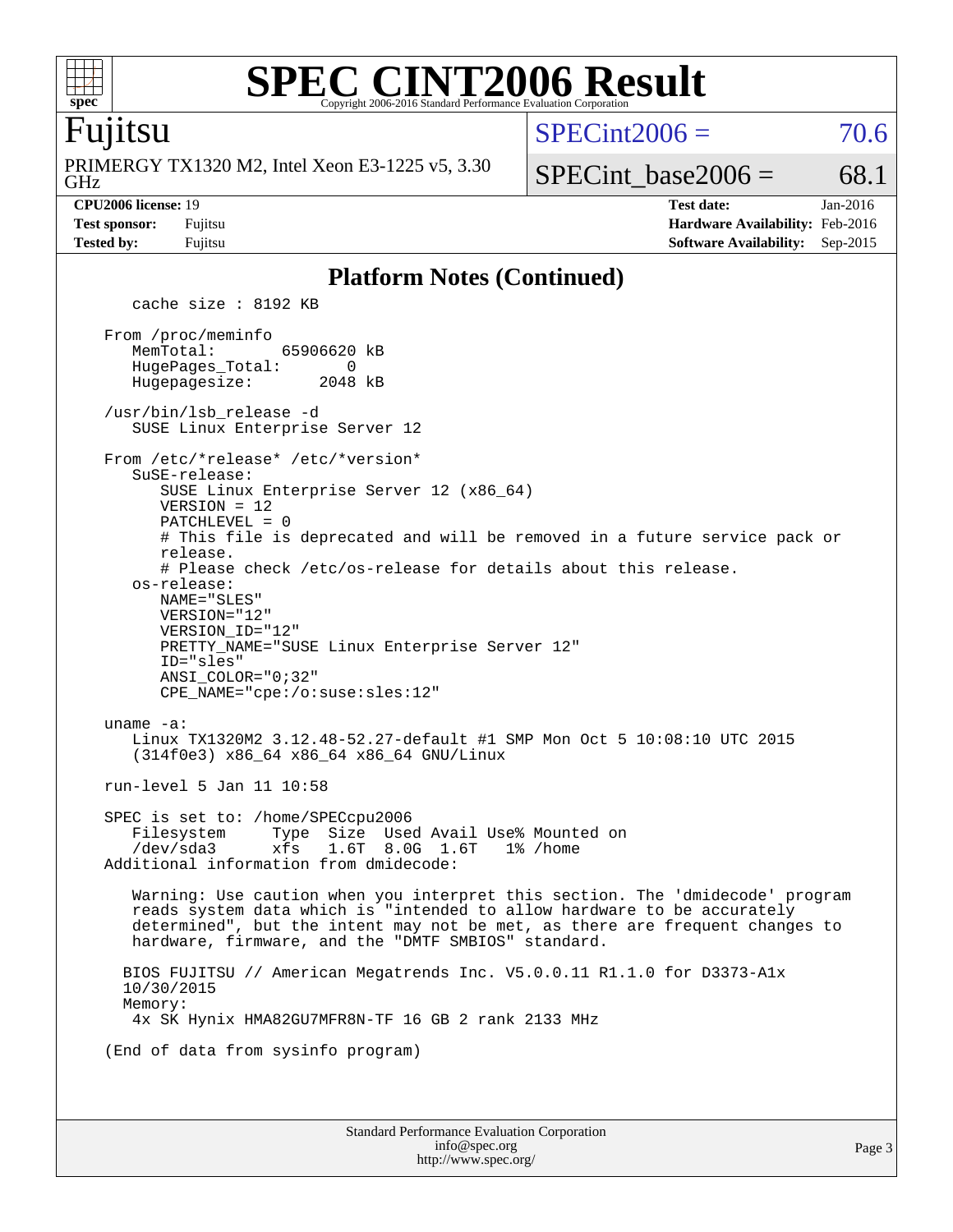

### Fujitsu

GHz PRIMERGY TX1320 M2, Intel Xeon E3-1225 v5, 3.30  $SPECint2006 = 70.6$  $SPECint2006 = 70.6$ 

SPECint base2006 =  $68.1$ 

**[Tested by:](http://www.spec.org/auto/cpu2006/Docs/result-fields.html#Testedby)** Fujitsu **[Software Availability:](http://www.spec.org/auto/cpu2006/Docs/result-fields.html#SoftwareAvailability)** Sep-2015

**[CPU2006 license:](http://www.spec.org/auto/cpu2006/Docs/result-fields.html#CPU2006license)** 19 **[Test date:](http://www.spec.org/auto/cpu2006/Docs/result-fields.html#Testdate)** Jan-2016 **[Test sponsor:](http://www.spec.org/auto/cpu2006/Docs/result-fields.html#Testsponsor)** Fujitsu **[Hardware Availability:](http://www.spec.org/auto/cpu2006/Docs/result-fields.html#HardwareAvailability)** Feb-2016

#### **[General Notes](http://www.spec.org/auto/cpu2006/Docs/result-fields.html#GeneralNotes)**

Environment variables set by runspec before the start of the run:  $KMP$  AFFINITY = "granularity=fine, scatter" LD\_LIBRARY\_PATH = "/home/SPECcpu2006/libs/32:/home/SPECcpu2006/libs/64:/home/SPECcpu2006/sh" OMP\_NUM\_THREADS = "4"

 Binaries compiled on a system with 1x Intel Core i5-4670K CPU + 32GB memory using RedHat EL 7.1 Transparent Huge Pages enabled with: echo always > /sys/kernel/mm/transparent\_hugepage/enabled

For information about Fujitsu please visit: <http://www.fujitsu.com>

# **[Base Compiler Invocation](http://www.spec.org/auto/cpu2006/Docs/result-fields.html#BaseCompilerInvocation)**

[C benchmarks](http://www.spec.org/auto/cpu2006/Docs/result-fields.html#Cbenchmarks):  $inc - m64$ 

[C++ benchmarks:](http://www.spec.org/auto/cpu2006/Docs/result-fields.html#CXXbenchmarks) [icpc -m64](http://www.spec.org/cpu2006/results/res2016q1/cpu2006-20160125-38909.flags.html#user_CXXbase_intel_icpc_64bit_fc66a5337ce925472a5c54ad6a0de310)

# **[Base Portability Flags](http://www.spec.org/auto/cpu2006/Docs/result-fields.html#BasePortabilityFlags)**

 400.perlbench: [-DSPEC\\_CPU\\_LP64](http://www.spec.org/cpu2006/results/res2016q1/cpu2006-20160125-38909.flags.html#b400.perlbench_basePORTABILITY_DSPEC_CPU_LP64) [-DSPEC\\_CPU\\_LINUX\\_X64](http://www.spec.org/cpu2006/results/res2016q1/cpu2006-20160125-38909.flags.html#b400.perlbench_baseCPORTABILITY_DSPEC_CPU_LINUX_X64) 401.bzip2: [-DSPEC\\_CPU\\_LP64](http://www.spec.org/cpu2006/results/res2016q1/cpu2006-20160125-38909.flags.html#suite_basePORTABILITY401_bzip2_DSPEC_CPU_LP64) 403.gcc: [-DSPEC\\_CPU\\_LP64](http://www.spec.org/cpu2006/results/res2016q1/cpu2006-20160125-38909.flags.html#suite_basePORTABILITY403_gcc_DSPEC_CPU_LP64) 429.mcf: [-DSPEC\\_CPU\\_LP64](http://www.spec.org/cpu2006/results/res2016q1/cpu2006-20160125-38909.flags.html#suite_basePORTABILITY429_mcf_DSPEC_CPU_LP64) 445.gobmk: [-DSPEC\\_CPU\\_LP64](http://www.spec.org/cpu2006/results/res2016q1/cpu2006-20160125-38909.flags.html#suite_basePORTABILITY445_gobmk_DSPEC_CPU_LP64) 456.hmmer: [-DSPEC\\_CPU\\_LP64](http://www.spec.org/cpu2006/results/res2016q1/cpu2006-20160125-38909.flags.html#suite_basePORTABILITY456_hmmer_DSPEC_CPU_LP64) 458.sjeng: [-DSPEC\\_CPU\\_LP64](http://www.spec.org/cpu2006/results/res2016q1/cpu2006-20160125-38909.flags.html#suite_basePORTABILITY458_sjeng_DSPEC_CPU_LP64) 462.libquantum: [-DSPEC\\_CPU\\_LP64](http://www.spec.org/cpu2006/results/res2016q1/cpu2006-20160125-38909.flags.html#suite_basePORTABILITY462_libquantum_DSPEC_CPU_LP64) [-DSPEC\\_CPU\\_LINUX](http://www.spec.org/cpu2006/results/res2016q1/cpu2006-20160125-38909.flags.html#b462.libquantum_baseCPORTABILITY_DSPEC_CPU_LINUX) 464.h264ref: [-DSPEC\\_CPU\\_LP64](http://www.spec.org/cpu2006/results/res2016q1/cpu2006-20160125-38909.flags.html#suite_basePORTABILITY464_h264ref_DSPEC_CPU_LP64) 471.omnetpp: [-DSPEC\\_CPU\\_LP64](http://www.spec.org/cpu2006/results/res2016q1/cpu2006-20160125-38909.flags.html#suite_basePORTABILITY471_omnetpp_DSPEC_CPU_LP64) 473.astar: [-DSPEC\\_CPU\\_LP64](http://www.spec.org/cpu2006/results/res2016q1/cpu2006-20160125-38909.flags.html#suite_basePORTABILITY473_astar_DSPEC_CPU_LP64) 483.xalancbmk: [-DSPEC\\_CPU\\_LP64](http://www.spec.org/cpu2006/results/res2016q1/cpu2006-20160125-38909.flags.html#suite_basePORTABILITY483_xalancbmk_DSPEC_CPU_LP64) [-DSPEC\\_CPU\\_LINUX](http://www.spec.org/cpu2006/results/res2016q1/cpu2006-20160125-38909.flags.html#b483.xalancbmk_baseCXXPORTABILITY_DSPEC_CPU_LINUX)

### **[Base Optimization Flags](http://www.spec.org/auto/cpu2006/Docs/result-fields.html#BaseOptimizationFlags)**

[C benchmarks](http://www.spec.org/auto/cpu2006/Docs/result-fields.html#Cbenchmarks): [-xCORE-AVX2](http://www.spec.org/cpu2006/results/res2016q1/cpu2006-20160125-38909.flags.html#user_CCbase_f-xAVX2_5f5fc0cbe2c9f62c816d3e45806c70d7) [-ipo](http://www.spec.org/cpu2006/results/res2016q1/cpu2006-20160125-38909.flags.html#user_CCbase_f-ipo) [-O3](http://www.spec.org/cpu2006/results/res2016q1/cpu2006-20160125-38909.flags.html#user_CCbase_f-O3) [-no-prec-div](http://www.spec.org/cpu2006/results/res2016q1/cpu2006-20160125-38909.flags.html#user_CCbase_f-no-prec-div) [-parallel](http://www.spec.org/cpu2006/results/res2016q1/cpu2006-20160125-38909.flags.html#user_CCbase_f-parallel) [-opt-prefetch](http://www.spec.org/cpu2006/results/res2016q1/cpu2006-20160125-38909.flags.html#user_CCbase_f-opt-prefetch) [-auto-p32](http://www.spec.org/cpu2006/results/res2016q1/cpu2006-20160125-38909.flags.html#user_CCbase_f-auto-p32) [C++ benchmarks:](http://www.spec.org/auto/cpu2006/Docs/result-fields.html#CXXbenchmarks) [-xCORE-AVX2](http://www.spec.org/cpu2006/results/res2016q1/cpu2006-20160125-38909.flags.html#user_CXXbase_f-xAVX2_5f5fc0cbe2c9f62c816d3e45806c70d7) [-ipo](http://www.spec.org/cpu2006/results/res2016q1/cpu2006-20160125-38909.flags.html#user_CXXbase_f-ipo) [-O3](http://www.spec.org/cpu2006/results/res2016q1/cpu2006-20160125-38909.flags.html#user_CXXbase_f-O3) [-no-prec-div](http://www.spec.org/cpu2006/results/res2016q1/cpu2006-20160125-38909.flags.html#user_CXXbase_f-no-prec-div) [-opt-prefetch](http://www.spec.org/cpu2006/results/res2016q1/cpu2006-20160125-38909.flags.html#user_CXXbase_f-opt-prefetch) [-auto-p32](http://www.spec.org/cpu2006/results/res2016q1/cpu2006-20160125-38909.flags.html#user_CXXbase_f-auto-p32) [-Wl,-z,muldefs](http://www.spec.org/cpu2006/results/res2016q1/cpu2006-20160125-38909.flags.html#user_CXXbase_link_force_multiple1_74079c344b956b9658436fd1b6dd3a8a) [-L/sh -lsmartheap64](http://www.spec.org/cpu2006/results/res2016q1/cpu2006-20160125-38909.flags.html#user_CXXbase_SmartHeap64_ed4ef857ce90951921efb0d91eb88472)

> Standard Performance Evaluation Corporation [info@spec.org](mailto:info@spec.org) <http://www.spec.org/>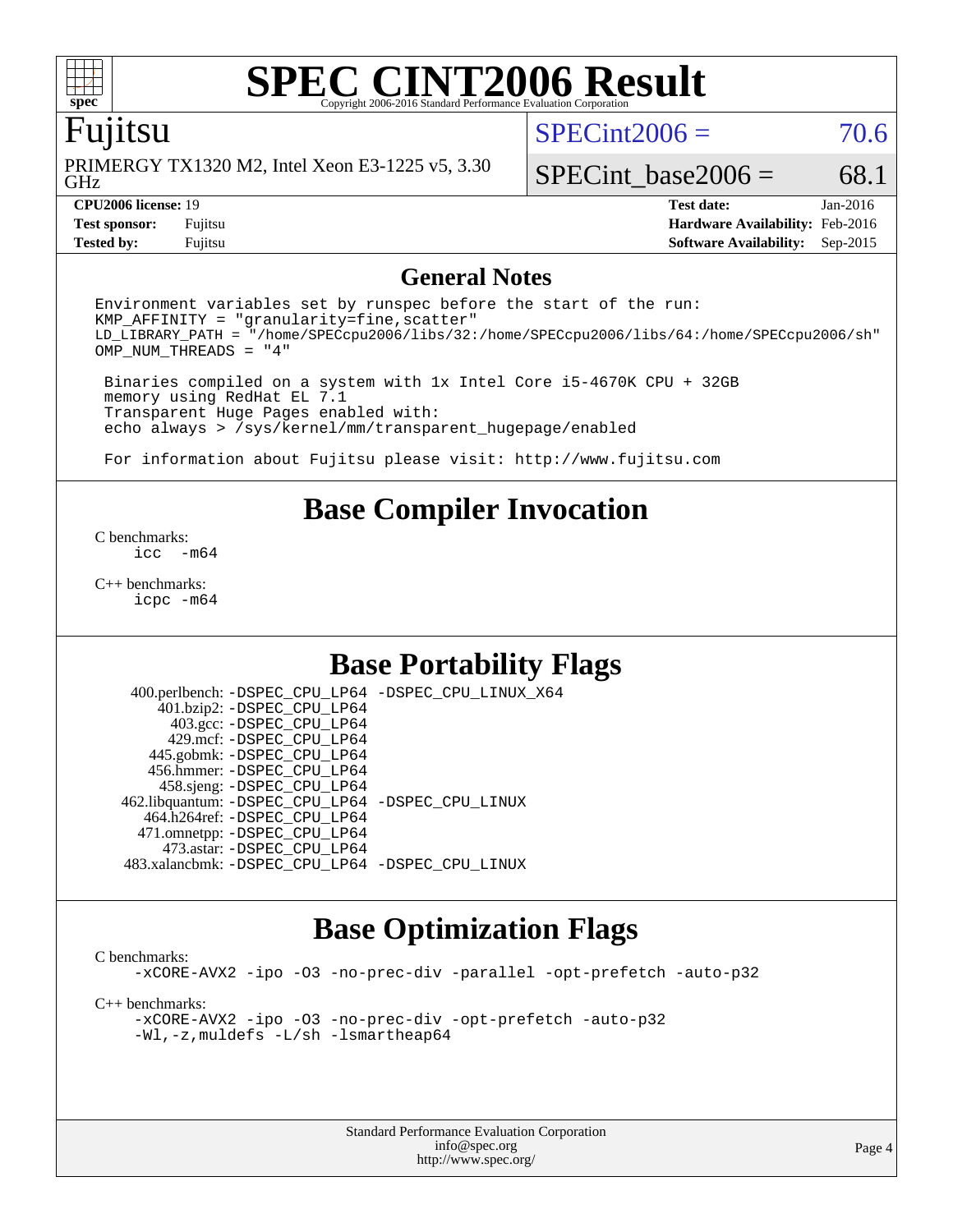

### Fujitsu

GHz PRIMERGY TX1320 M2, Intel Xeon E3-1225 v5, 3.30  $SPECint2006 = 70.6$  $SPECint2006 = 70.6$ 

SPECint base2006 =  $68.1$ **[CPU2006 license:](http://www.spec.org/auto/cpu2006/Docs/result-fields.html#CPU2006license)** 19 **[Test date:](http://www.spec.org/auto/cpu2006/Docs/result-fields.html#Testdate)** Jan-2016

**[Test sponsor:](http://www.spec.org/auto/cpu2006/Docs/result-fields.html#Testsponsor)** Fujitsu **[Hardware Availability:](http://www.spec.org/auto/cpu2006/Docs/result-fields.html#HardwareAvailability)** Feb-2016 **[Tested by:](http://www.spec.org/auto/cpu2006/Docs/result-fields.html#Testedby)** Fujitsu **[Software Availability:](http://www.spec.org/auto/cpu2006/Docs/result-fields.html#SoftwareAvailability)** Sep-2015

# **[Base Other Flags](http://www.spec.org/auto/cpu2006/Docs/result-fields.html#BaseOtherFlags)**

[C benchmarks](http://www.spec.org/auto/cpu2006/Docs/result-fields.html#Cbenchmarks):

403.gcc: [-Dalloca=\\_alloca](http://www.spec.org/cpu2006/results/res2016q1/cpu2006-20160125-38909.flags.html#b403.gcc_baseEXTRA_CFLAGS_Dalloca_be3056838c12de2578596ca5467af7f3)

# **[Peak Compiler Invocation](http://www.spec.org/auto/cpu2006/Docs/result-fields.html#PeakCompilerInvocation)**

[C benchmarks \(except as noted below\)](http://www.spec.org/auto/cpu2006/Docs/result-fields.html#Cbenchmarksexceptasnotedbelow):

[icc -m64](http://www.spec.org/cpu2006/results/res2016q1/cpu2006-20160125-38909.flags.html#user_CCpeak_intel_icc_64bit_f346026e86af2a669e726fe758c88044)

400.perlbench: [icc -m32 -L/opt/intel/compilers\\_and\\_libraries\\_2016/linux/compiler/lib/ia32\\_lin](http://www.spec.org/cpu2006/results/res2016q1/cpu2006-20160125-38909.flags.html#user_peakCCLD400_perlbench_intel_icc_e10256ba5924b668798078a321b0cb3f)

[C++ benchmarks \(except as noted below\):](http://www.spec.org/auto/cpu2006/Docs/result-fields.html#CXXbenchmarksexceptasnotedbelow)

[icpc -m32 -L/opt/intel/compilers\\_and\\_libraries\\_2016/linux/compiler/lib/ia32\\_lin](http://www.spec.org/cpu2006/results/res2016q1/cpu2006-20160125-38909.flags.html#user_CXXpeak_intel_icpc_b4f50a394bdb4597aa5879c16bc3f5c5)

473.astar: [icpc -m64](http://www.spec.org/cpu2006/results/res2016q1/cpu2006-20160125-38909.flags.html#user_peakCXXLD473_astar_intel_icpc_64bit_fc66a5337ce925472a5c54ad6a0de310)

# **[Peak Portability Flags](http://www.spec.org/auto/cpu2006/Docs/result-fields.html#PeakPortabilityFlags)**

 400.perlbench: [-D\\_FILE\\_OFFSET\\_BITS=64](http://www.spec.org/cpu2006/results/res2016q1/cpu2006-20160125-38909.flags.html#user_peakPORTABILITY400_perlbench_file_offset_bits_64_438cf9856305ebd76870a2c6dc2689ab) [-DSPEC\\_CPU\\_LINUX\\_IA32](http://www.spec.org/cpu2006/results/res2016q1/cpu2006-20160125-38909.flags.html#b400.perlbench_peakCPORTABILITY_DSPEC_CPU_LINUX_IA32) 401.bzip2: [-DSPEC\\_CPU\\_LP64](http://www.spec.org/cpu2006/results/res2016q1/cpu2006-20160125-38909.flags.html#suite_peakPORTABILITY401_bzip2_DSPEC_CPU_LP64) 403.gcc: [-DSPEC\\_CPU\\_LP64](http://www.spec.org/cpu2006/results/res2016q1/cpu2006-20160125-38909.flags.html#suite_peakPORTABILITY403_gcc_DSPEC_CPU_LP64) 429.mcf: [-DSPEC\\_CPU\\_LP64](http://www.spec.org/cpu2006/results/res2016q1/cpu2006-20160125-38909.flags.html#suite_peakPORTABILITY429_mcf_DSPEC_CPU_LP64) 445.gobmk: [-DSPEC\\_CPU\\_LP64](http://www.spec.org/cpu2006/results/res2016q1/cpu2006-20160125-38909.flags.html#suite_peakPORTABILITY445_gobmk_DSPEC_CPU_LP64) 456.hmmer: [-DSPEC\\_CPU\\_LP64](http://www.spec.org/cpu2006/results/res2016q1/cpu2006-20160125-38909.flags.html#suite_peakPORTABILITY456_hmmer_DSPEC_CPU_LP64) 458.sjeng: [-DSPEC\\_CPU\\_LP64](http://www.spec.org/cpu2006/results/res2016q1/cpu2006-20160125-38909.flags.html#suite_peakPORTABILITY458_sjeng_DSPEC_CPU_LP64) 462.libquantum: [-DSPEC\\_CPU\\_LP64](http://www.spec.org/cpu2006/results/res2016q1/cpu2006-20160125-38909.flags.html#suite_peakPORTABILITY462_libquantum_DSPEC_CPU_LP64) [-DSPEC\\_CPU\\_LINUX](http://www.spec.org/cpu2006/results/res2016q1/cpu2006-20160125-38909.flags.html#b462.libquantum_peakCPORTABILITY_DSPEC_CPU_LINUX) 464.h264ref: [-DSPEC\\_CPU\\_LP64](http://www.spec.org/cpu2006/results/res2016q1/cpu2006-20160125-38909.flags.html#suite_peakPORTABILITY464_h264ref_DSPEC_CPU_LP64) 471.omnetpp: [-D\\_FILE\\_OFFSET\\_BITS=64](http://www.spec.org/cpu2006/results/res2016q1/cpu2006-20160125-38909.flags.html#user_peakPORTABILITY471_omnetpp_file_offset_bits_64_438cf9856305ebd76870a2c6dc2689ab) 473.astar: [-DSPEC\\_CPU\\_LP64](http://www.spec.org/cpu2006/results/res2016q1/cpu2006-20160125-38909.flags.html#suite_peakPORTABILITY473_astar_DSPEC_CPU_LP64) 483.xalancbmk: [-D\\_FILE\\_OFFSET\\_BITS=64](http://www.spec.org/cpu2006/results/res2016q1/cpu2006-20160125-38909.flags.html#user_peakPORTABILITY483_xalancbmk_file_offset_bits_64_438cf9856305ebd76870a2c6dc2689ab) [-DSPEC\\_CPU\\_LINUX](http://www.spec.org/cpu2006/results/res2016q1/cpu2006-20160125-38909.flags.html#b483.xalancbmk_peakCXXPORTABILITY_DSPEC_CPU_LINUX)

# **[Peak Optimization Flags](http://www.spec.org/auto/cpu2006/Docs/result-fields.html#PeakOptimizationFlags)**

[C benchmarks](http://www.spec.org/auto/cpu2006/Docs/result-fields.html#Cbenchmarks):

 400.perlbench: [-xCORE-AVX2](http://www.spec.org/cpu2006/results/res2016q1/cpu2006-20160125-38909.flags.html#user_peakPASS2_CFLAGSPASS2_LDCFLAGS400_perlbench_f-xAVX2_5f5fc0cbe2c9f62c816d3e45806c70d7)(pass 2) [-prof-gen:threadsafe](http://www.spec.org/cpu2006/results/res2016q1/cpu2006-20160125-38909.flags.html#user_peakPASS1_CFLAGSPASS1_LDCFLAGS400_perlbench_prof_gen_21a26eb79f378b550acd7bec9fe4467a)(pass 1)  $-i\text{po}(pass 2) -O3(pass 2)$  $-i\text{po}(pass 2) -O3(pass 2)$  $-i\text{po}(pass 2) -O3(pass 2)$  [-no-prec-div](http://www.spec.org/cpu2006/results/res2016q1/cpu2006-20160125-38909.flags.html#user_peakPASS2_CFLAGSPASS2_LDCFLAGS400_perlbench_f-no-prec-div)(pass 2) [-par-num-threads=1](http://www.spec.org/cpu2006/results/res2016q1/cpu2006-20160125-38909.flags.html#user_peakPASS1_CFLAGSPASS1_LDCFLAGS400_perlbench_par_num_threads_786a6ff141b4e9e90432e998842df6c2)(pass 1) [-prof-use](http://www.spec.org/cpu2006/results/res2016q1/cpu2006-20160125-38909.flags.html#user_peakPASS2_CFLAGSPASS2_LDCFLAGS400_perlbench_prof_use_bccf7792157ff70d64e32fe3e1250b55)(pass 2) [-opt-prefetch](http://www.spec.org/cpu2006/results/res2016q1/cpu2006-20160125-38909.flags.html#user_peakCOPTIMIZE400_perlbench_f-opt-prefetch) [-ansi-alias](http://www.spec.org/cpu2006/results/res2016q1/cpu2006-20160125-38909.flags.html#user_peakCOPTIMIZE400_perlbench_f-ansi-alias) 401.bzip2: [-xCORE-AVX2](http://www.spec.org/cpu2006/results/res2016q1/cpu2006-20160125-38909.flags.html#user_peakPASS2_CFLAGSPASS2_LDCFLAGS401_bzip2_f-xAVX2_5f5fc0cbe2c9f62c816d3e45806c70d7)(pass 2) [-prof-gen:threadsafe](http://www.spec.org/cpu2006/results/res2016q1/cpu2006-20160125-38909.flags.html#user_peakPASS1_CFLAGSPASS1_LDCFLAGS401_bzip2_prof_gen_21a26eb79f378b550acd7bec9fe4467a)(pass 1) [-ipo](http://www.spec.org/cpu2006/results/res2016q1/cpu2006-20160125-38909.flags.html#user_peakPASS2_CFLAGSPASS2_LDCFLAGS401_bzip2_f-ipo)(pass 2) [-O3](http://www.spec.org/cpu2006/results/res2016q1/cpu2006-20160125-38909.flags.html#user_peakPASS2_CFLAGSPASS2_LDCFLAGS401_bzip2_f-O3)(pass 2) [-no-prec-div](http://www.spec.org/cpu2006/results/res2016q1/cpu2006-20160125-38909.flags.html#user_peakCOPTIMIZEPASS2_CFLAGSPASS2_LDCFLAGS401_bzip2_f-no-prec-div) [-par-num-threads=1](http://www.spec.org/cpu2006/results/res2016q1/cpu2006-20160125-38909.flags.html#user_peakPASS1_CFLAGSPASS1_LDCFLAGS401_bzip2_par_num_threads_786a6ff141b4e9e90432e998842df6c2)(pass 1) [-prof-use](http://www.spec.org/cpu2006/results/res2016q1/cpu2006-20160125-38909.flags.html#user_peakPASS2_CFLAGSPASS2_LDCFLAGS401_bzip2_prof_use_bccf7792157ff70d64e32fe3e1250b55)(pass 2) [-auto-ilp32](http://www.spec.org/cpu2006/results/res2016q1/cpu2006-20160125-38909.flags.html#user_peakCOPTIMIZE401_bzip2_f-auto-ilp32) [-opt-prefetch](http://www.spec.org/cpu2006/results/res2016q1/cpu2006-20160125-38909.flags.html#user_peakCOPTIMIZE401_bzip2_f-opt-prefetch) [-ansi-alias](http://www.spec.org/cpu2006/results/res2016q1/cpu2006-20160125-38909.flags.html#user_peakCOPTIMIZE401_bzip2_f-ansi-alias)

Continued on next page

Standard Performance Evaluation Corporation [info@spec.org](mailto:info@spec.org) <http://www.spec.org/>

Page 5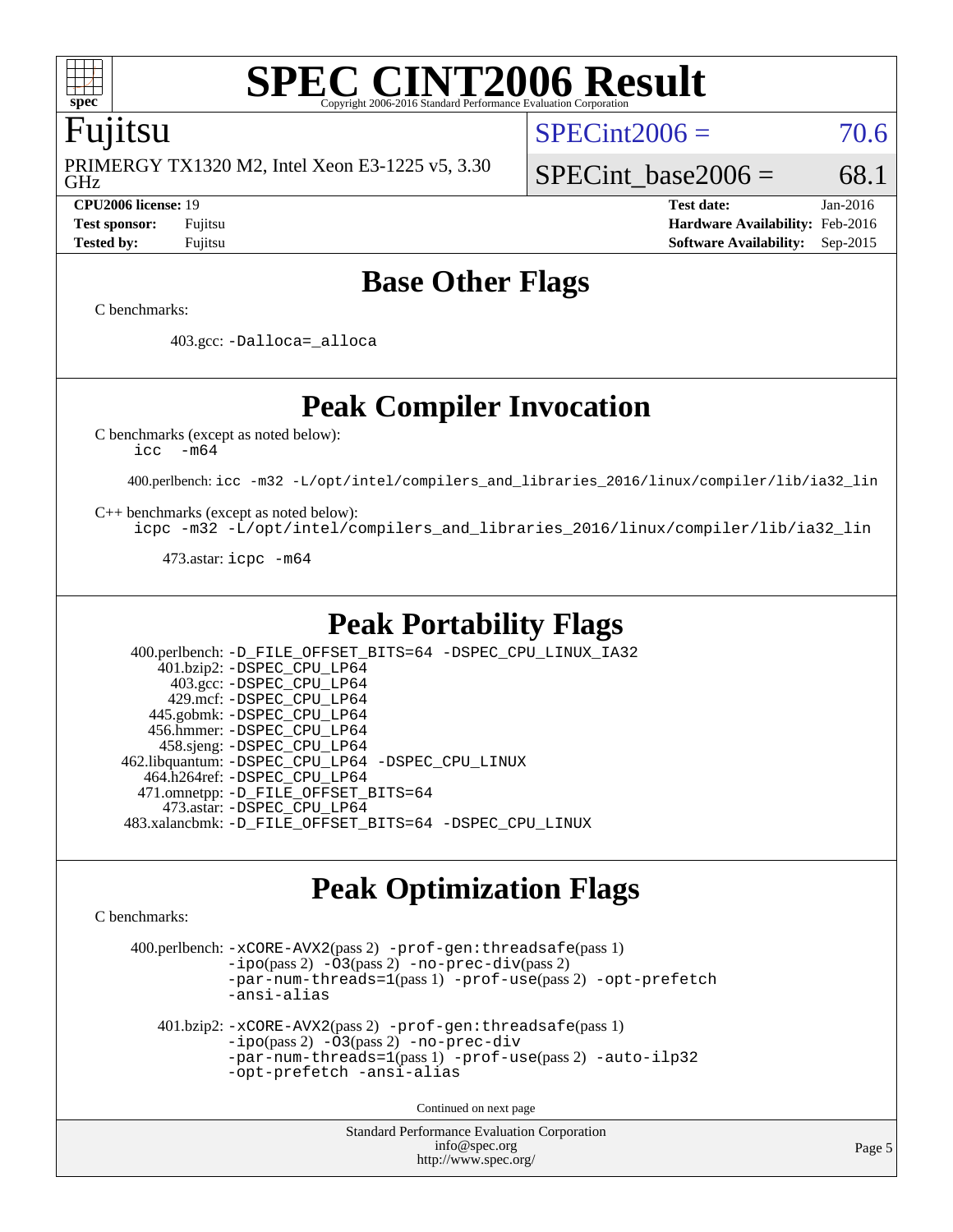

Fujitsu

GHz PRIMERGY TX1320 M2, Intel Xeon E3-1225 v5, 3.30  $SPECint2006 = 70.6$  $SPECint2006 = 70.6$ 

SPECint base2006 =  $68.1$ 

**[CPU2006 license:](http://www.spec.org/auto/cpu2006/Docs/result-fields.html#CPU2006license)** 19 **[Test date:](http://www.spec.org/auto/cpu2006/Docs/result-fields.html#Testdate)** Jan-2016 **[Test sponsor:](http://www.spec.org/auto/cpu2006/Docs/result-fields.html#Testsponsor)** Fujitsu **[Hardware Availability:](http://www.spec.org/auto/cpu2006/Docs/result-fields.html#HardwareAvailability)** Feb-2016 **[Tested by:](http://www.spec.org/auto/cpu2006/Docs/result-fields.html#Testedby)** Fujitsu **[Software Availability:](http://www.spec.org/auto/cpu2006/Docs/result-fields.html#SoftwareAvailability)** Sep-2015

# **[Peak Optimization Flags \(Continued\)](http://www.spec.org/auto/cpu2006/Docs/result-fields.html#PeakOptimizationFlags)**

```
 403.gcc: -xCORE-AVX2 -ipo -O3 -no-prec-div -inline-calloc
               -opt-malloc-options=3 -auto-ilp32
        429.mcf: basepeak = yes
      445.gobmk: basepeak = yes
       456.hmmer: basepeak = yes
        458.sjeng: -xCORE-AVX2(pass 2) -prof-gen:threadsafe(pass 1)
               -ipo(pass 2) -O3(pass 2) -no-prec-div(pass 2)
               -par-num-threads=1(pass 1) -prof-use(pass 2) -unroll4
    462.libquantum: basepeak = yes
     464.h264ref: basepeak = yes
C++ benchmarks: 
     471.omnetpp: -xCORE-AVX2(pass 2) -prof-gen:threadsafe(pass 1)
               -ipo(pass 2) -O3(pass 2) -no-prec-div(pass 2)
               -par-num-threads=1(pass 1) -prof-use(pass 2)
               -opt-ra-region-strategy=block -ansi-alias
               -Wl,-z,muldefs -L/sh -lsmartheap
         473.astar: -xCORE-AVX2 -ipo -O3 -no-prec-div -opt-prefetch
               -auto-p32 -Wl,-z,muldefs -L/sh -lsmartheap64
    483.xalancbmk: -xCORE-AVX2 -ipo -O3 -no-prec-div -opt-prefetch
               -ansi-alias -Wl,-z,muldefs -L/sh -lsmartheap
```
**[Peak Other Flags](http://www.spec.org/auto/cpu2006/Docs/result-fields.html#PeakOtherFlags)**

[C benchmarks](http://www.spec.org/auto/cpu2006/Docs/result-fields.html#Cbenchmarks):

403.gcc: [-Dalloca=\\_alloca](http://www.spec.org/cpu2006/results/res2016q1/cpu2006-20160125-38909.flags.html#b403.gcc_peakEXTRA_CFLAGS_Dalloca_be3056838c12de2578596ca5467af7f3)

The flags files that were used to format this result can be browsed at

<http://www.spec.org/cpu2006/flags/Intel-ic16.0-official-linux64.html> <http://www.spec.org/cpu2006/flags/Fujitsu-Platform-Settings-V1.2-HSW-RevA.html>

You can also download the XML flags sources by saving the following links: <http://www.spec.org/cpu2006/flags/Intel-ic16.0-official-linux64.xml> <http://www.spec.org/cpu2006/flags/Fujitsu-Platform-Settings-V1.2-HSW-RevA.xml>

> Standard Performance Evaluation Corporation [info@spec.org](mailto:info@spec.org) <http://www.spec.org/>

Page 6